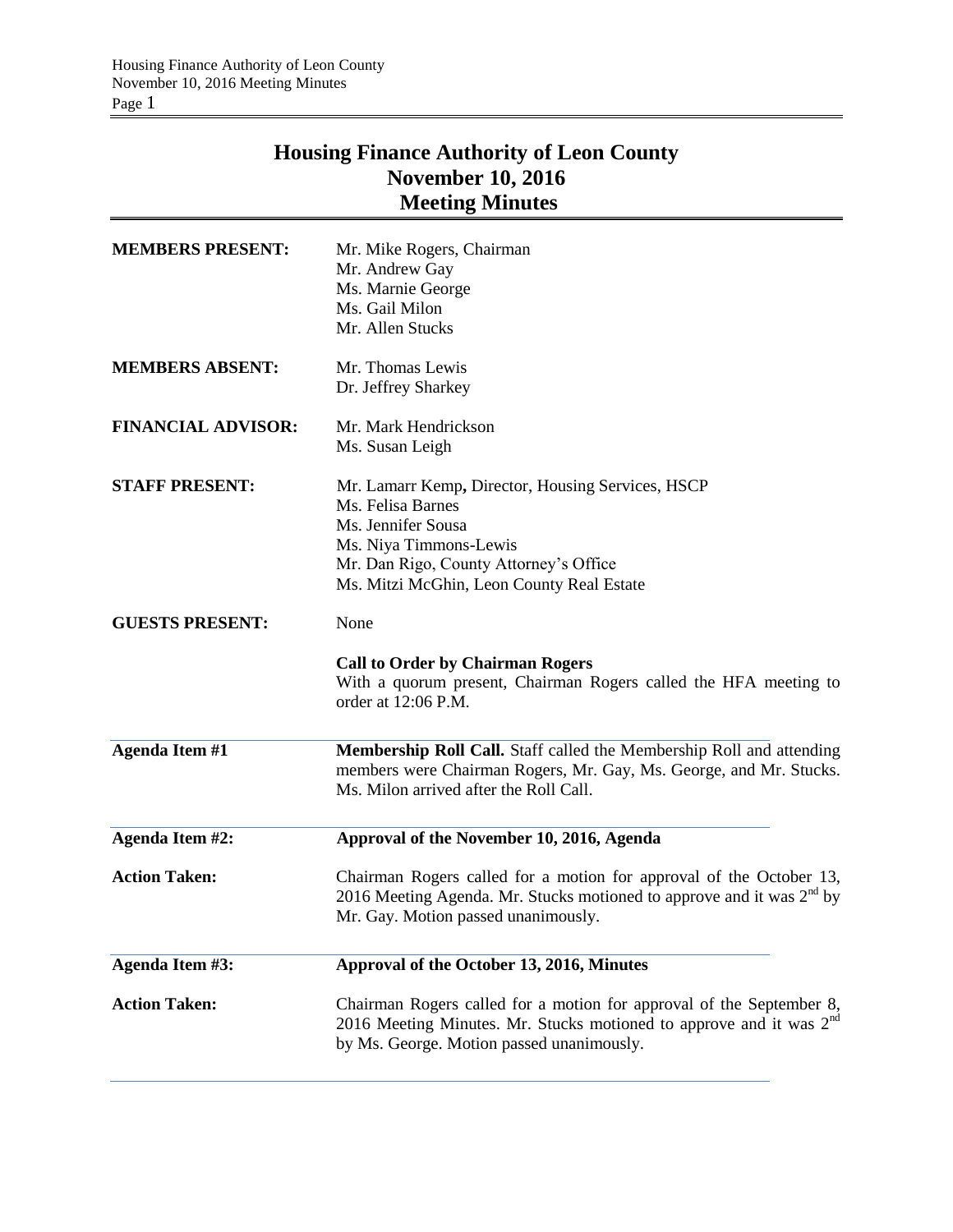| Agenda Item #5A $\&$ 5B | <b>Financial Report</b> |
|-------------------------|-------------------------|
| <b>Action Taken:</b>    | No public comment.      |
| <b>Agenda Item #4:</b>  | <b>Public Comment</b>   |

Mr. Gay and Mr. Hendrickson presented a report on HFA finances. A discussion followed. Chairman Rogers called for a motion to accept the revised September 30, 2016 Financial Statement and the October 31, 2016 Financial Statement.

| <b>Action Taken:</b> | Mr. Stucks motioned to accept the revised September 30 Financial         |
|----------------------|--------------------------------------------------------------------------|
|                      | Statement and the October 31, 2016 Financial Statement, and was $2nd$ by |
|                      | Ms. George. Motion passed unanimously.                                   |

### **Agenda Item #5C: Presentation of Income & Expense through October 31, 2016**

Mr. Gay and Mr. Hendrickson reported on Income and Expenses through October 31, 2016. A discussion followed.

# **Action Taken:** No Action Required

### **Agenda Item #5D: HFA FY 2016-2017 Budget**

Mr. Gay and Mr. Hendrickson presented the proposed HFA FY 2016-2017 budget. They explained that the Income section of the budget was based upon a "conservative best estimate" of actual income, and that all of the Expense line items were taken directly from the HFA's budget as approved by the BOCC. Mr. Hendrickson stated that a line item for legal services would need to be added to the budget.

**Action Taken**: Mr. Stucks motioned to approve the proposed HFA FY 2016-2017 Budget, with a line item to be added for legal services, and was  $2<sup>nd</sup>$  by Ms. George. Motion passed unanimously.

**Agenda Item #6A: Emergency Repair Program**

Mr. Kemp reported the program had been reactivated and that all funds were committed. **The Board directed staff to place an item on the agenda for January to consider additional funding for the program**. **The Board also directed staff and Chairman Rogers to let the BOCC know about the HFA's successful programs, including both the Emergency Repair Program and the Local Government Contribution that resulted in the Kenwood Place elderly development being constructed**.

Action Taken: No Action Required.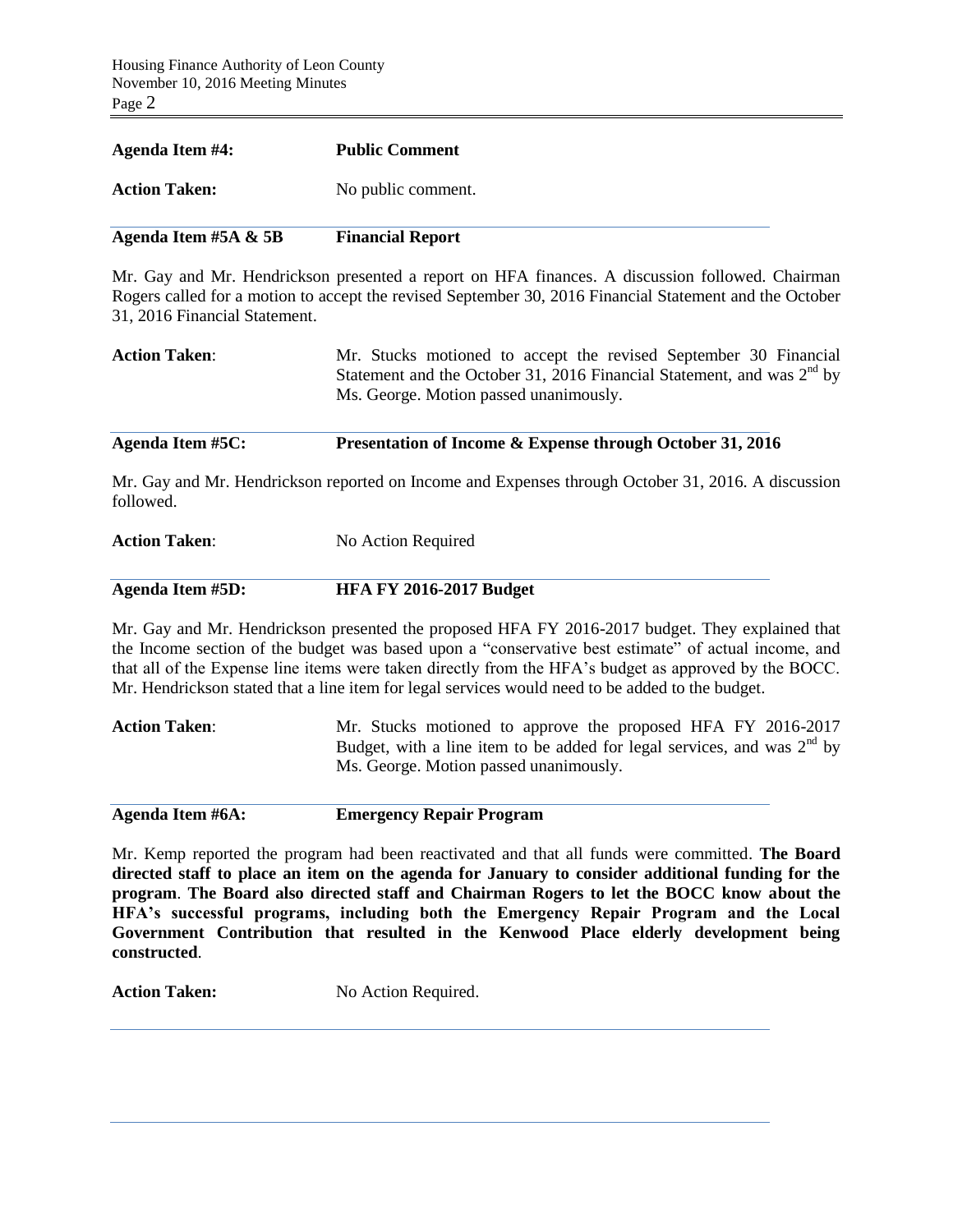### **Agenda Item #6B: Legal Services Contract**

Mr. Rigo presented the draft contract, and explained each section of the contract. During his presentation, Mr. Rigo noted that some technical changes would need to be added, but they would not change the substance of the contract. Mr. Rigo also noted that the legal name of the HFA is the "Housing Finance Authority of Leon County", even though the name Leon County HFA had been in general use and was on many loan documents. **The Board directed staff to change the name of the HFA to the correct name on all documents going forward**. After discussion on the contract and the anticipated level of service and related cost, the Board took several actions:

**Action Taken:** The Board directed Mr. Rigo to add the Chair of the Finance Committee to the list of persons who could approve work by legal counsel.

> Mr. Gay motioned that the HFA Budget be amended to include a line item of \$15,000 for legal services, and was 2<sup>nd</sup> by Mr. Stucks. Motion passed unanimously.

> Mr. Stucks motioned that the Board approve the contract for legal services, with the technical changes suggested by Mr. Rigo and the addition of the Chair of the Finance Committee to the list of persons who could approve work by legal counsel, and was  $2<sup>nd</sup>$  by Mr. Gay. Motion passed unanimously.

### **Agenda Item #6C: Real Estate Activity**

Ms. McGhin, Mr. Rigo, and Mr. Hendrickson updated the Board on the upcoming sales of the Frankie Lane Drive and Holton Street properties. They reported that the gross income from the two sales would be \$18,500.

Action Taken: No Action Required.

# **Agenda Item #6D: Future Role of the HFA**

Mr. Kemp, Mr. Rigo, and Mr. Hendrickson reported on the status of the proposed changes to the HFA's ordinance that would give the HFA greater autonomy. Mr. Kemp reported that an Agenda item would be on the BOCC's December 13, 2016 meeting—requesting a public hearing for Ordinance Amendment at the BOCC's January 24, 2017 meeting. A discussion followed concerning what would be presented to the BOCC in advance of the December 13 meeting, who would review the presentation, and the timing of that document. **The Board directed that the Board wanted the Ordinance Amendment to include ability for the HFA to adopt its own budget and to enter into contracts without additional approval required from the BOCC.** Mr. Rigo reported that he would draft the amendment to track Chapter 159, giving the HFA all of the powers that State law allowed. He also stated that the HFA needed to work with County administration on the issue of budget independence.

Action Taken: The Board directed Chairman Rogers to talk with Shington Lamy and County administration to clearly communicate what the HFA wishes to accomplish with the Ordinance Amendment.